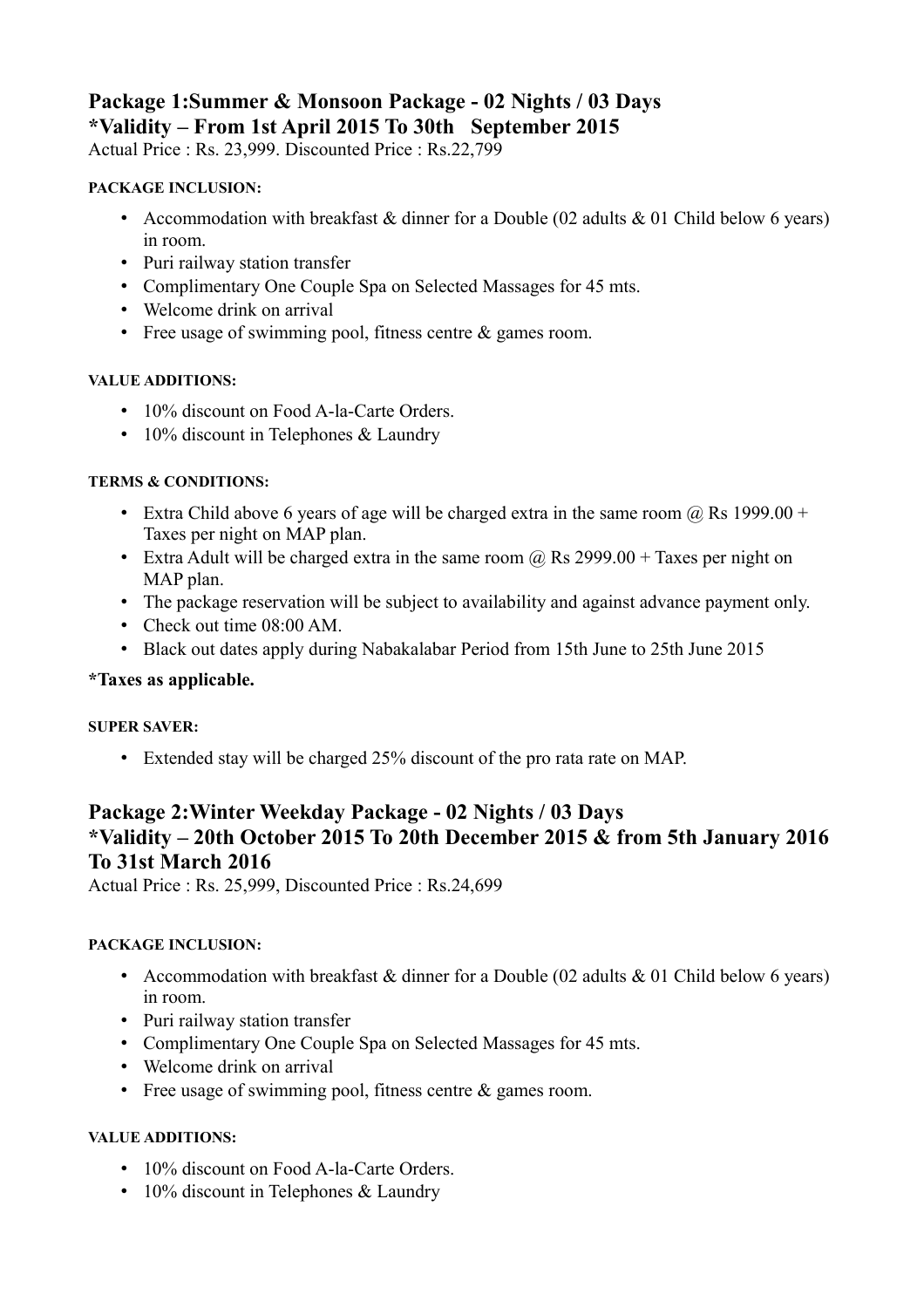#### **TERMS & CONDITIONS:**

- Extra Child above 6 years of age will be charged extra in the same room  $(a)$  Rs 1999.00 + Taxes per night on MAP plan.
- Extra Adult will be charged extra in the same room  $\omega$  Rs 2999.00 + Taxes per night on MAP plan.
- The package reservation will be subject to availability and against advance payment only.
- Check out time  $08:00$  AM.
- Black out dates apply

### **\*Taxes as applicable.**

#### **SUPER SAVER:**

• Extended stay will be charged 25% discount of the pro rata rate on MAP.

# **Package 3: Luxury Mayfair Odisa Summer Package - 06 Nights / 07 Days \*Validity – 01st April 2015 To 30th September 2015**

Actual Price : Rs1,04,999, Discounted Price : Rs.99,749

### **Inclusions:**

- Traditional Welcome
- Non-alcoholic Welcome drink on arrival with face towel
- Accommodation with Breakfast & Dinner for 02 Adults & 01 Child below 6 Years in wellappointed room.
- Complimentary use of Tea / Coffee maker in the room, once replenished daily.
- Mini fridge with pre decided amenities as a compliment
- Free use of Swimming pool, Fitness centre & Games room.
- 02 Bottles of packaged drinking water per day.
- One Couple Selected Spa Massage for 60 Minutes in each Location along with (Steam  $\&$ Sauna were available).
- 01 Hour Boat Ride for Kids (At Lagoon)
- Get a chance to have Cooking tips from our Chef on World Cuisine(At Lagoon).
- Morning Yoga Session with Yoga Guru (At lagoon)
- Free access to WI-FI in rooms and public area (Subject to weather condition).
- One Film DVD per day at all locations
- Guided Lord Jagnath Temple Darshan at Puri (Darshan excludes transfers).
- Sightseeing with Itinerary Day wise by Innova

# **DAY 01 : PURI ARRIVAL**

Airport / Station transfer to Mayfair Puri .Visit to Ramchandi temple and Chandrabhaga beach followed by Sun Temple, Konark in the afternoon. Evening aarti at Puri Jagannath temple.Overnight at Puri.

# **DAY 02 : PURI – SATPADA – PURI**

Post a filling breakfast visit to Chilika Lake at Satpada.Back to Puri and local sightseeing. Overnight at Puri.

### **DAY 03 : PURI – GOPALPUR-on-Sea**

Post a filling breakfast drive to Gopalpur-on-Sea visiting Raghurajpur (Painting village) and Sakhigopal (Krishna Temple) on the way. Overnight at Mayfair Palm Beach, Gopalpur-on-Sea.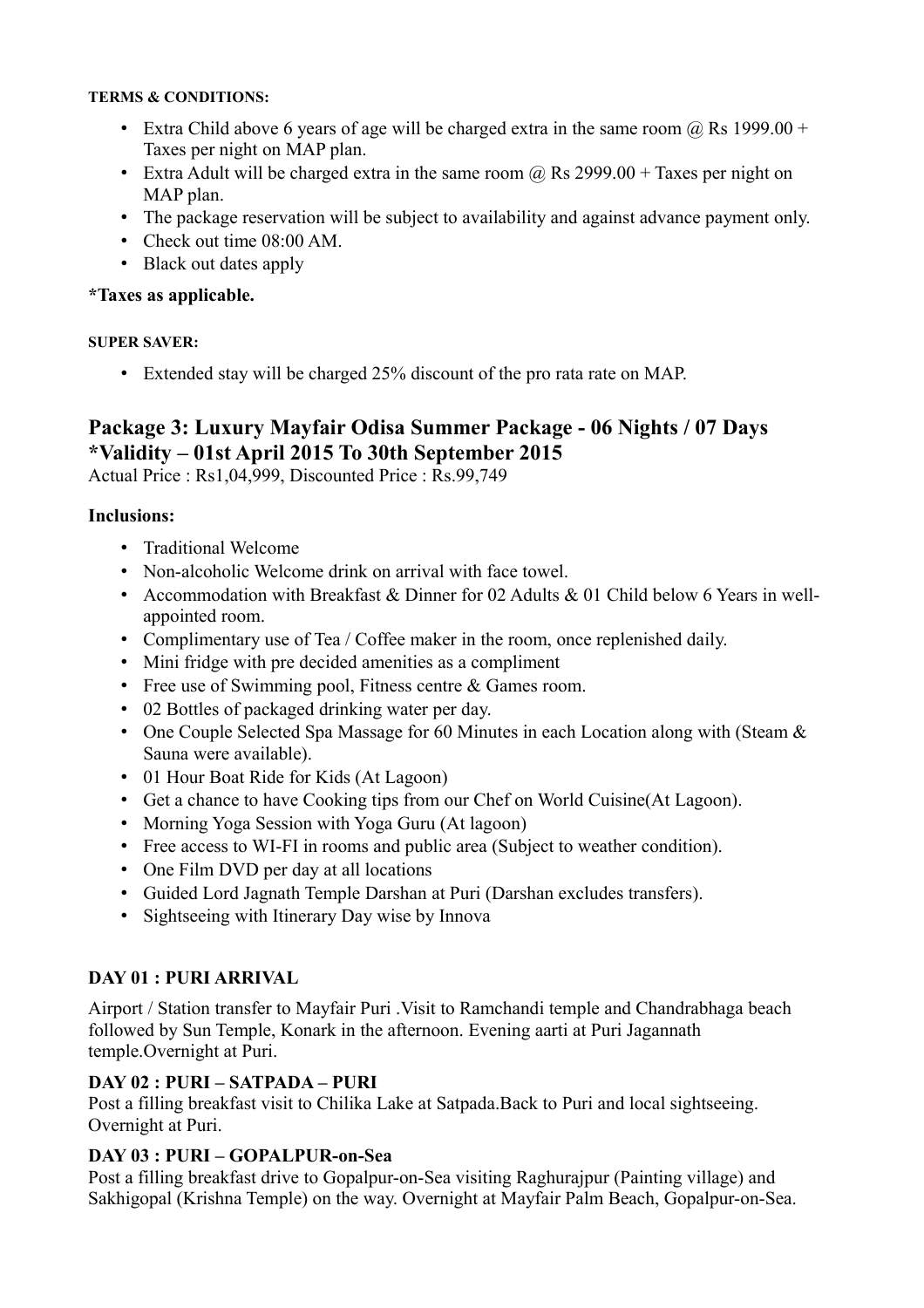# **DAY 04 : GOPALPUR-on-Sea – TAPTAPANI – GOPALPUR-on-Sea**

Post a filling breakfast drive to Taptapani to visit the Hot Sulphur Spring water and Lord Shiva temple. Overnight at Mayfair Palm Beach, Gopalpur-on-Sea.

## **DAY 05 : GOPALPUR-on-Sea – BARKUL – BHUBANESWAR**

After breakfast drive to Bhubaneswar visiting Chilika Lake at Barkul.Visit to Khandagiri & Udayagiri caves. Overnight at Mayfair Lagoon, Bhubaneswar.

### **DAY 06 : BHUBANESWAR LOCAL**

Post a filling breakfast visit to Nandankanan zoological park (closed on Monday).After lunch visit to various temples of Bhubaneswar and Dhauli Peace Pagoda. Overnight at Bhubaneswar.

# **DAY 07 : DROP AT BHUBANESWAR AIRPORT/RAILWAY STATION**

Post a filling breakfast departure transfer to airport for onward journeys.

## **Other Charges:**

- Extra adult with bed will be Rs  $3999 +$  taxes per day
- Extra child upto 06 yrs to 15 yrs apart from package with or without bed per day will be Rs  $2999 + Taxes$

**Note-** The itinerary is flexible it can start from which ever place is you get rooms and all sightseeing will be covered

#### **VALUE ADDITIONS:**

- 10% discount in Food & Soft Beverages on A-la-Carte Orders.
- 10 % Discount in Laundry & Telephones.
- 10 % Discount on Additional Spa Items.
- Happy Hours at Bar (3 pm till 06 pm) all locations
- Extended stay will be charged 25% discount of the pro rata rate on MAP with Auto Upgrade in Puri or Goplapur.
- Pay  $1500 +$  Taxes per night get upgraded to next category in Puri & Gopalpur

### **Terms & Conditions:**

- This package is available only on prior reservation with full advance payment
- Management reserves the right for any changes or modifications in the package without any prior notice.
- Check in and check out time at Puri is 08:00 Am. Checkin and check out time for Bhubaneswar &Gopalpur-on-Sea is 12:00 Noon.Late check outs are permissible subject to availability with some additional charges.

**Note:**Not applicable on Black out dates during Nabakalabar Period from 15th June to 25th June 2015.

# **Package 4:Luxury Mayfair Odisha Winter Package - 06 Nights / 07 Days \*Validity – 20th October 2015 To 20th December 2015 & From 5th January 2016 To 31st March 2016**

Actual Price : Rs.1,14,999, Discounted Price : Rs.10924

### **Inclusions:**

- Traditional Welcome
- Non-alcoholic Welcome drink on arrival with face towel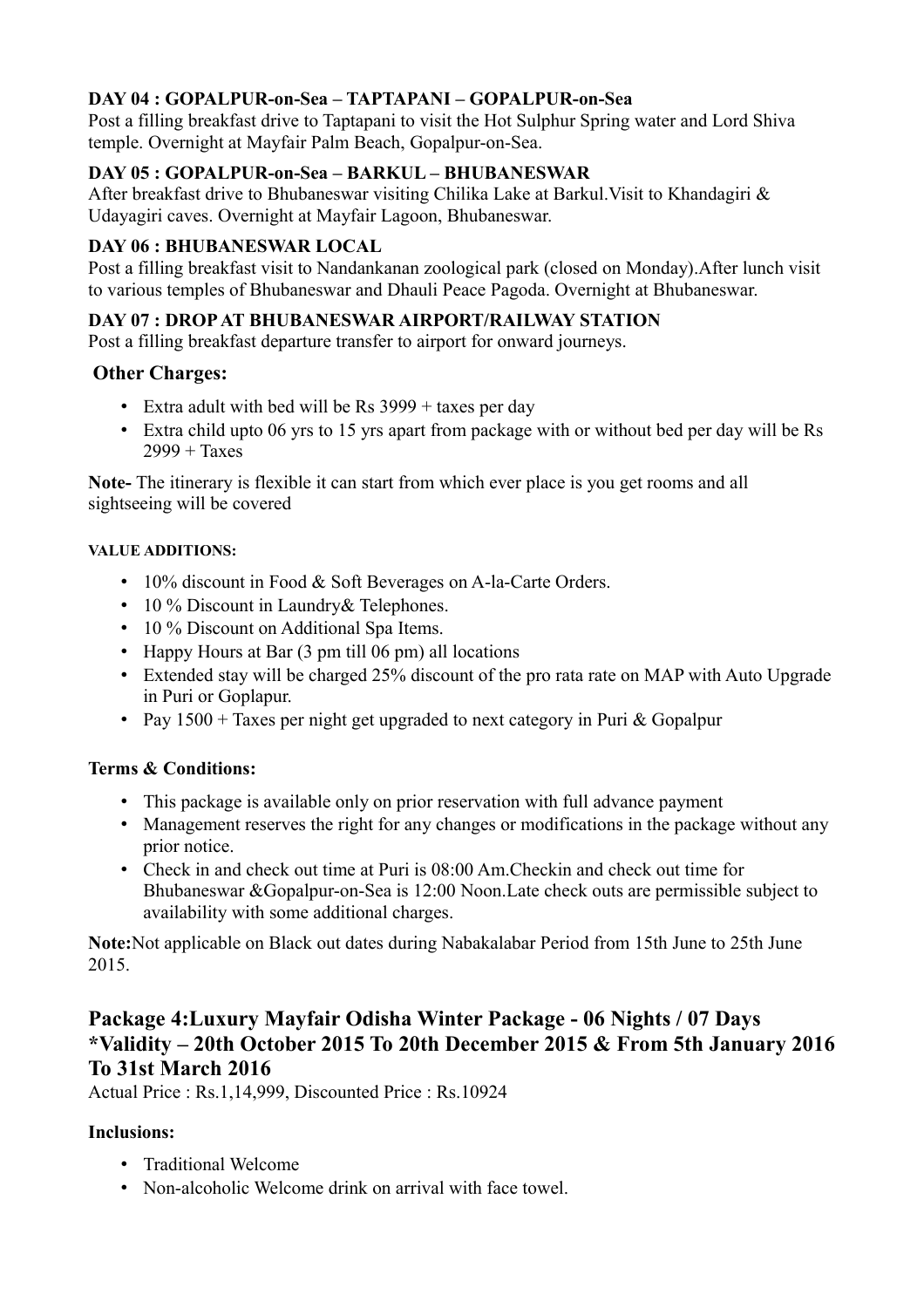- Accommodation with Breakfast & Dinner for 02 Adults & 01 Child below 6 Years in wellappointed room.
- Complimentary use of Tea / Coffee maker in the room, once replenished daily.
- Mini fridge with pre decided amenities as a compliment
- Free use of Swimming pool, Fitness centre & Games room.
- 02 Bottles of packaged drinking water per day.
- One Couple Selected Spa Massage for 60 Minutes in each Location along with (Steam  $\&$ Sauna were available).
- 01 Hour Boat Ride for Kids (At Lagoon)
- Get a chance to have Cooking tips from our Chef on World Cuisine(At Lagoon).
- Morning Yoga Session with Yoga Guru (At lagoon)
- Free access to WI-FI in rooms and public area (Subject to weather condition).
- One Film DVD per day at all locations
- Guided Lord Jagnath Temple Darshan at Puri (Darshan excludes transfers).
- Sightseeing with Itinerary Day wise by Innova

# **DAY 01 : PURI ARRIVAL**

Airport / Station transfer to Mayfair Puri .Visit to Ramchandi temple and Chandrabhaga beach followed by Sun Temple, Konark in the afternoon. Evening aarti at Puri Jagannath temple.Overnight at Puri.

# **DAY 02 : PURI – SATPADA – PURI**

Post a filling breakfast visit to Chilika Lake at Satpada.Back to Puri and local sightseeing. Overnight at Puri.

# **DAY 03 : PURI – GOPALPUR-on-Sea**

Post a filling breakfast drive to Gopalpur-on-Sea visiting Raghurajpur (Painting village) and Sakhigopal (Krishna Temple) on the way. Overnight at Mayfair Palm Beach, Gopalpur-on-Sea.

# **DAY 04 : GOPALPUR-on-Sea – TAPTAPANI – GOPALPUR-on-Sea**

Post a filling breakfast drive to Taptapani to visit the Hot Sulphur Spring water and Lord Shiva temple. Overnight at Mayfair Palm Beach, Gopalpur-on-Sea.

# **DAY 05 : GOPALPUR-on-Sea – BARKUL – BHUBANESWAR**

After breakfast drive to Bhubaneswar visiting Chilika Lake at Barkul.Visit to Khandagiri & Udayagiri caves. Overnight at Mayfair Lagoon, Bhubaneswar.

# **DAY 06 : BHUBANESWAR LOCAL**

Post a filling breakfast visit to Nandankanan zoological park (closed on Monday).After lunch visit to various temples of Bhubaneswar and Dhauli Peace Pagoda. Overnight at Bhubaneswar.

# **DAY 07 : DROP AT BHUBANESWAR AIRPORT/RAILWAY STATION**

Post a filling breakfast departure transfer to airport for onward journeys.

# **Other Charges:**

- Extra adult with bed will be Rs  $3999 +$  taxes per day
- Extra child upto 06 yrs to 15 yrs apart from package with or without bed per day will be Rs  $2999 + Taxes$

**Note**- The itinerary is flexible it can start from which ever place is you get rooms and all sightseeing will be covered